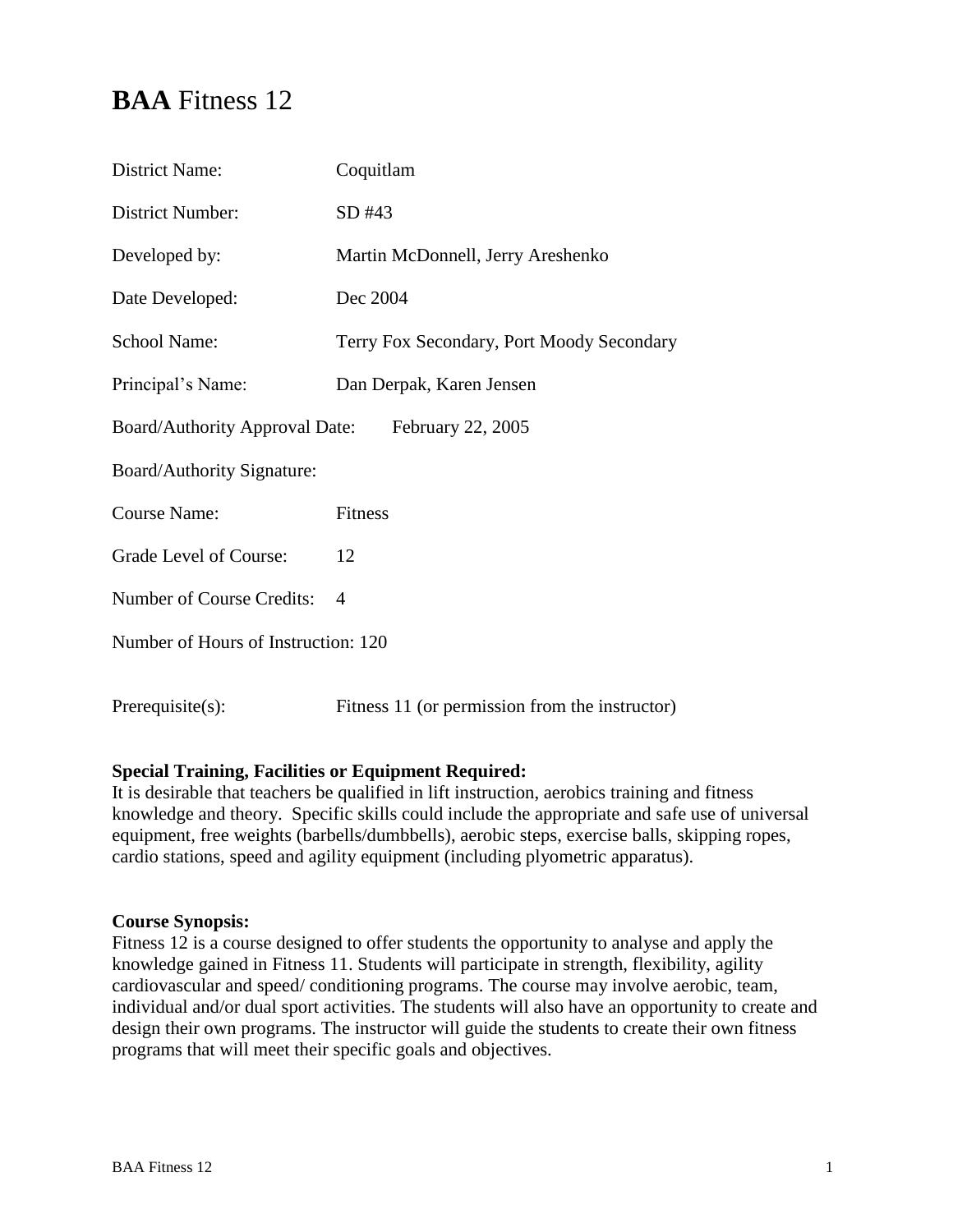# **Rationale:**

This course has been developed to offer students a course on healthy lifestyles and wellness issues. It will serve to direct the student's attention to their current health and activity patterns. The course will provide a program which includes the development of skills in goal setting and decision- making, the latest information on health and fitness, as well as opportunities to engage in purposeful and productive exercise. This course will help students develop a personal plan that is self-motivating and encourages ongoing participation.

# **Organizational Structure:**

| Unit/Topic | Title                                      | Time      |
|------------|--------------------------------------------|-----------|
| Topic 1    | Fitness Fundamentals: Review and Readiness | 10 hours  |
| Topic 2    | <b>Fitness Theory</b>                      | 20 hours  |
| Topic 3    | <b>Fitness Training</b>                    | 90 hours  |
|            | <b>Total Hours</b>                         | 120 hours |

# **Unit/Topic/Module Descriptions:**

# **Topic 1: Fitness Fundamentals: Review and Readiness Program 10 hours**

Students will apply the knowledge gained in Fitness 11 and incorporate proper use of safety procedures in a fitness program. They will practice and apply basic training principles to their specific program.

# **Units**

- **Course content, expectations, and rules.**
- **Proper use and care of exercise apparatus.**
- **Proper facility etiquette.**
- **Proper use of breathing techniques.**

# **Curriculum Organizers – Fitness Knowledge**

*It is expected that students will:*

- define aerobic and anaerobic training.
- plan and lead appropriate warm-up and cool down activities.

# **Curriculum Organizers – Fitness Skills**

*It is expected that students will:*

- describe and demonstrate the correct meaning of sets, reps, intensity and duration.
- describe and demonstrate the concepts related to resistance training systems.
- describe and demonstrate overload, progression and specificity training principles.
- describe and demonstrate the fundamental muscle groups and how they function.

# **Curriculum Organizers – Application of Fitness Knowledge**

*It is expected that students will:*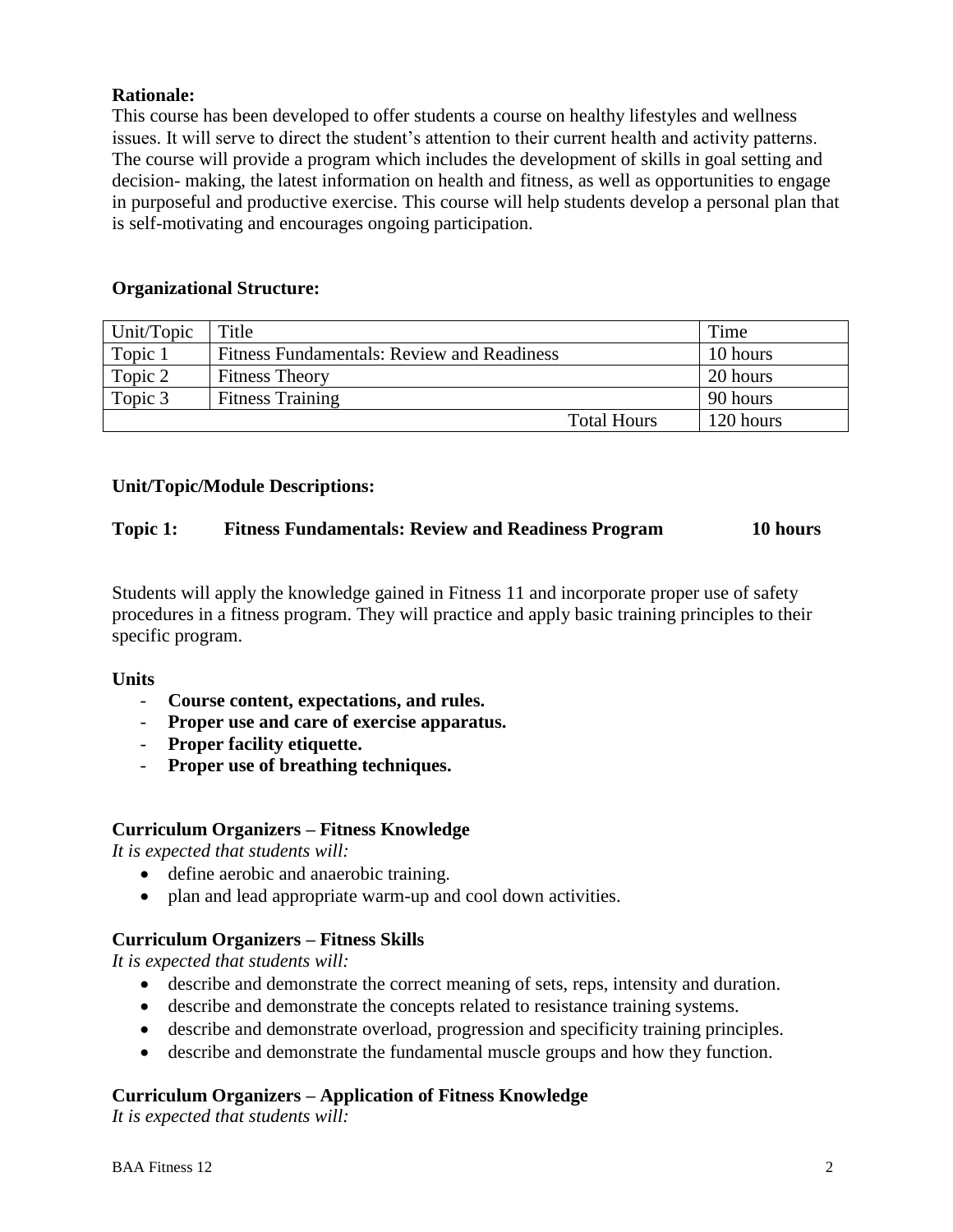- demonstrate personal responsibility
- demonstrate safety skills and lifting techniques.
- plan and lead appropriate warm-up and cool down activities.
- demonstrate facility etiquette.
- demonstrate strength training with a variety of equipment.

# **Topic 2: Fitness Theory 20 hours**

In this unit students will cover topics such as

- health related benefits of physical activity (physiological and psychological benefits)
- weight management
- approaches to fitness and lifestyle
- exercise analysis and risk management
- exercise injury, prevention and management
- principals of conditioning
- basic anatomy and physiology of exercise (skeletal and muscular systems)
- nutrition (including the importance of proper hydration)
- body composition (including eating disorders)
- energy systems
- program design and workout development
- Supplements and performance enhancing drugs

### **Units**

- **Strength training.**
- **Aerobic/Cardiovascular training.**
- **Abdominal strengthening.**
- **Training principles.**

# **Curriculum Organizers – Fitness Knowledge**

*It is expected that students will:*

- define and calculate target heart rates.
- calculate and define resting heart rate.
- calculate and define maximal heart rate.
- calculate and define recovery heart rate.
- define the terms aerobic & anaerobic
- distinguish what is an acceptable percent body fat figure.
- describe effects of being overweight (physiological and psychological).
- discuss relation of caloric intake and expenditure and the effects of nutrition on performance.
- describe safe and effective weight loss/gain procedures.
- demonstrate increased body awareness and self confidence.
- define Anorexia Nervosa and Bulimia.

# **Curriculum Organizers – Fitness Skills**

*It is expected that students will:*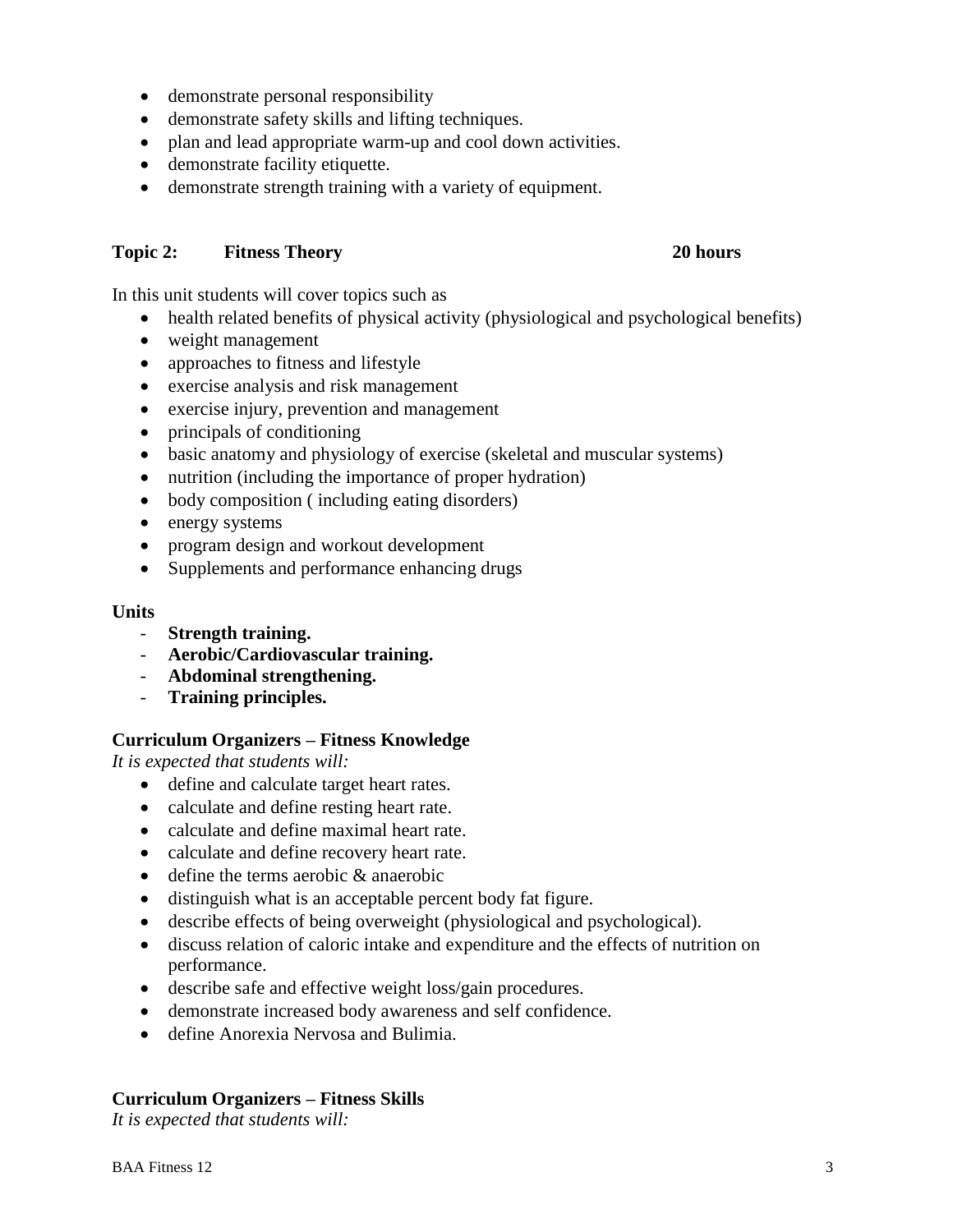- compare muscular strength and endurance.
- compare aerobic capacity and endurance.
- analyze and explain the effects of Weight Training on the body.
- analyze and explain the effects of Aerobic/Cardiovascular training on the body.

# **Curriculum Organizers – Application of Fitness Knowledge**

*It is expected that students will:*

- demonstrate an understanding of the principles of a proper warm-up and cool down.
- demonstrate the principles of basic stretching for each major muscle group.
- demonstrate an understanding of the ill effects of drugs on the athlete's body.
- demonstrate an understanding of the Progressive Overload Principle.
- demonstrate an understanding of the All or None Principle.
- demonstrate an understanding of the F.I.T.T. Principle and the Principle of Specificity.

### **Topic 3: Fitness Training 90 hours**

This topic will include students applying training principles through activities such as aerobics, cross training, jogging, weight training, swimming, group exercise activities, muscular strength and endurance exercises, flexibility exercises and speed and agility training (plyometics).

# **Curriculum Organizers – Application of Fitness Knowledge**

*It is expected that students will:*

- Differentiate between aerobic and anaerobic exercise.
- calculate and interpret their resting and target heart rates.
- calculate and interpret their maximal and recovery heart rates.
- define the five components of fitness.
- calculate and compare their percent body fat to prescribed norms.
- apply the principles of a proper warm-up and cool down.
- apply the principles of basic stretching for each major muscle group.
- apply the Progressive Overload Principle to their training program.
- apply the All or None Principle to their training program.
- apply the Principle of Specificity to their training program.
- apply the F.I.T.T. Principle to their training program.
- determine a one rep maximum for the core lifts.
- participate in a practical assessment of skills learned.
- record journal entries to monitor their individual progress.
- evaluate and revise short term and long term activity goals that will continue to provide personal challenges.
- research the effects of performance-enhancing substances on the physiological and psychological well being of the athlete.

# **Instructional Component:**

- Direct instruction.
- Indirect instruction.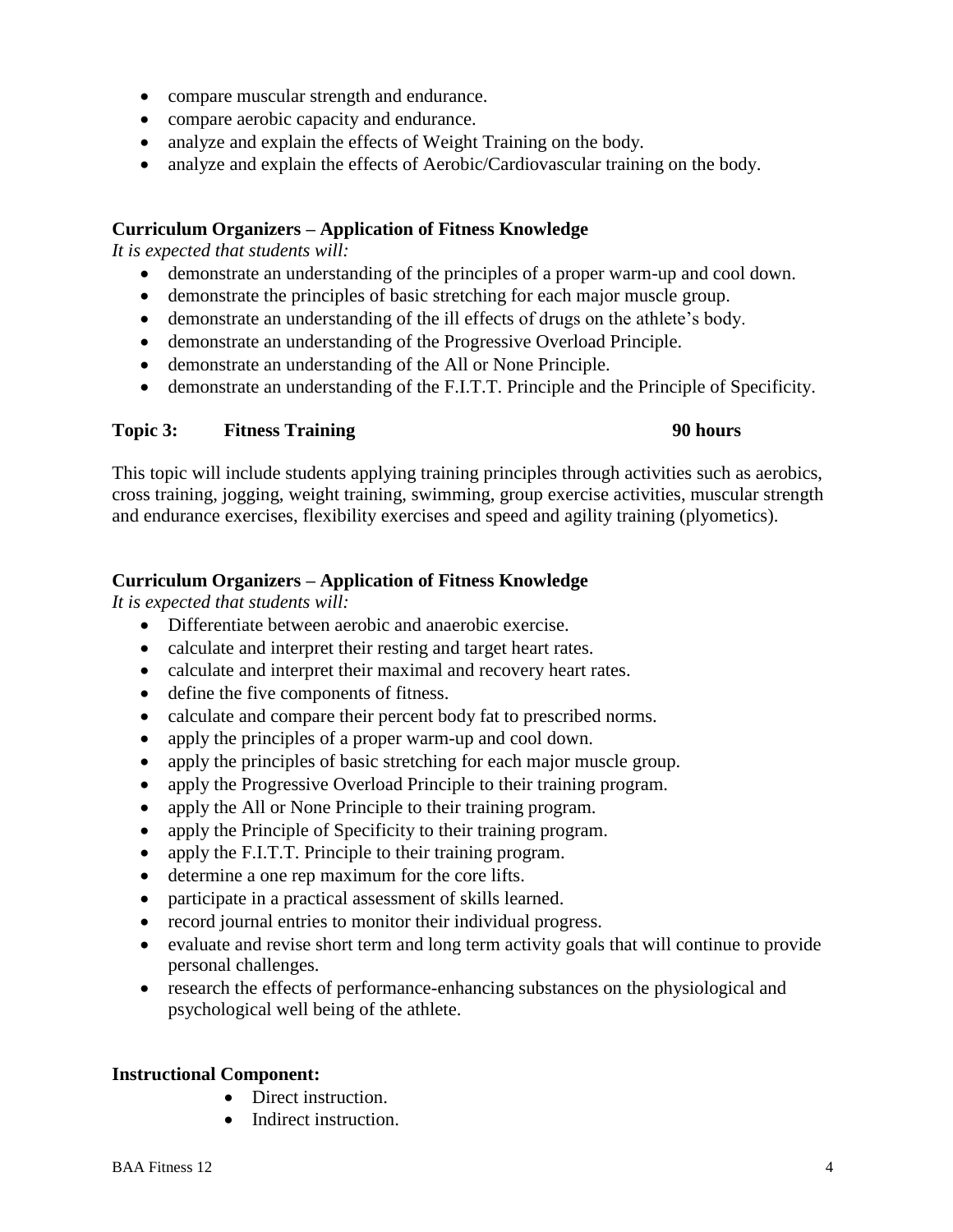- Student lead demonstrations.
- Journals
- Observations.
- Videotapes.
- Guest instructors.
- Use of technology (internet and computer software)

# **Assessment Component:**

- Effective formative assessment via:
	- o Clearly articulated and understood learning intentions and success criteria
	- o Questions posed by students, peers and teachers to move learning forward Discussions and dialogue
	- o Feedback that is timely, clear and involves a plan
	- o Students are resources for themselves and others peer and self-assessment
	- o Student ownership

Formative assessment used to adapt learning experiences and inquiry plans on an on-going basis to meet specific learning goals.

Development, awareness and action, based upon metacognition intended to lead to learner independence and self-coaching.

Summative Assessment:

Summative assessments will be determined as students demonstrate proficiency/mastery toward particular learning outcomes. Summative assessments and final grades will reflect the following:

- Students will work collaboratively with the teacher to determine summative achievement on assignments and letter grades based upon dialogue, and evidence of learning
- Behaviour and work habits will NOT be included when determining letter grades
- Marks will not be deducted for late work
- Extra credit and bonus marks will not be awarded
- Plagiarizing will not result in reduced marks/grades –the student will be required to demonstrate their learning authentically
- Attendance will not be considered toward letter grade
- Only individual learning demonstrated –no group marks will be used to determine grades
- Letter grades will reflect learning towards the learning outcomes articulated above
- Letter grades will be based upon criteria provided/agreed upon toward the learning outcomes
- Letter grades will be determined in relation to the learning outcomes not in comparison to the achievement of other students
- Poor work will not be assessed towards grades students will only be assessed on quality work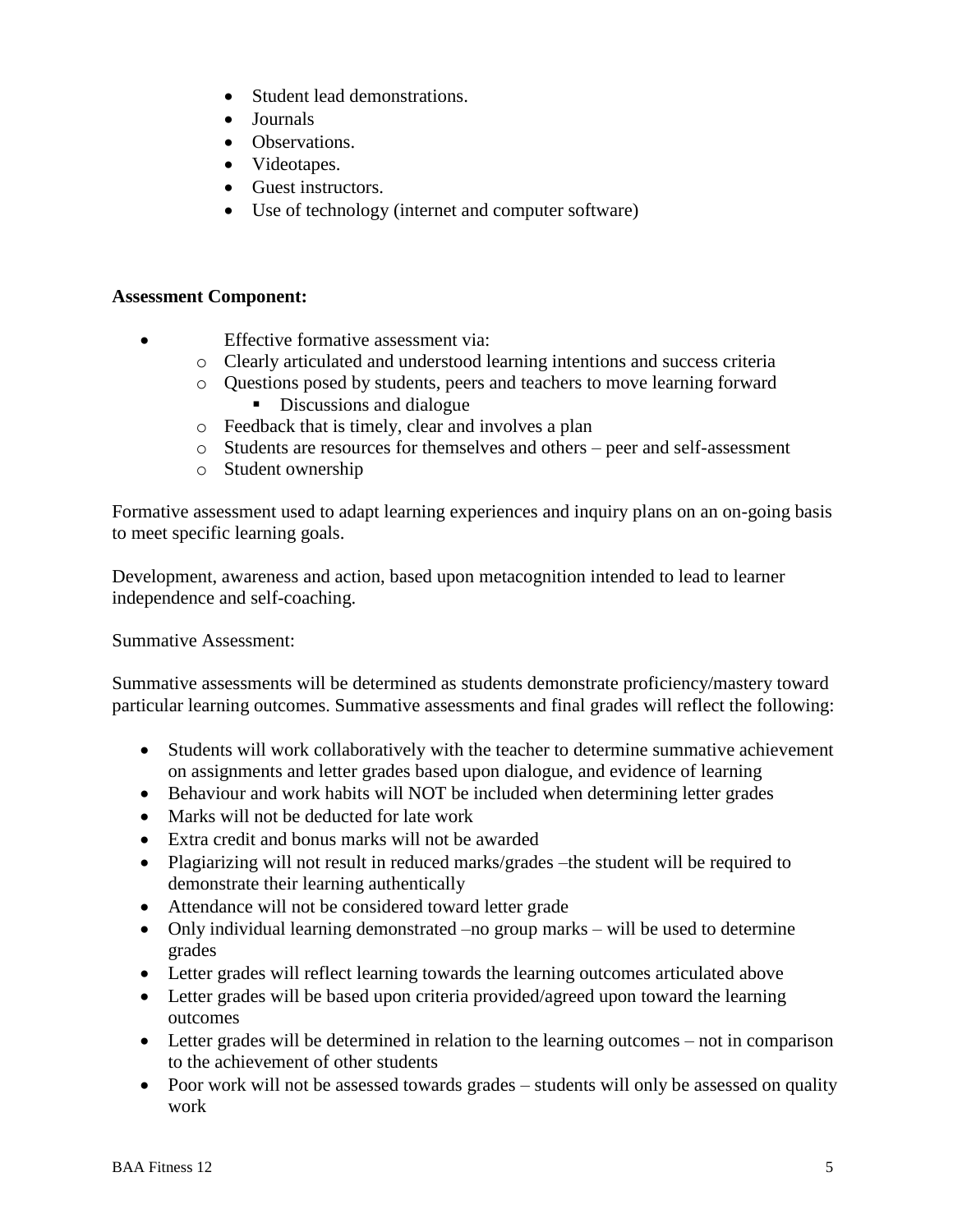- Professional judgment and evidence will be used to determine final letter grade in consultation with the student
- Zeros will not be assigned to missed assignments all required assignments must be completed
- Formative or practice towards learning outcomes will not be included in final grade assessment
- Most recent evidence toward learning outcomes will be used to assign letter grades learning is not averaged over time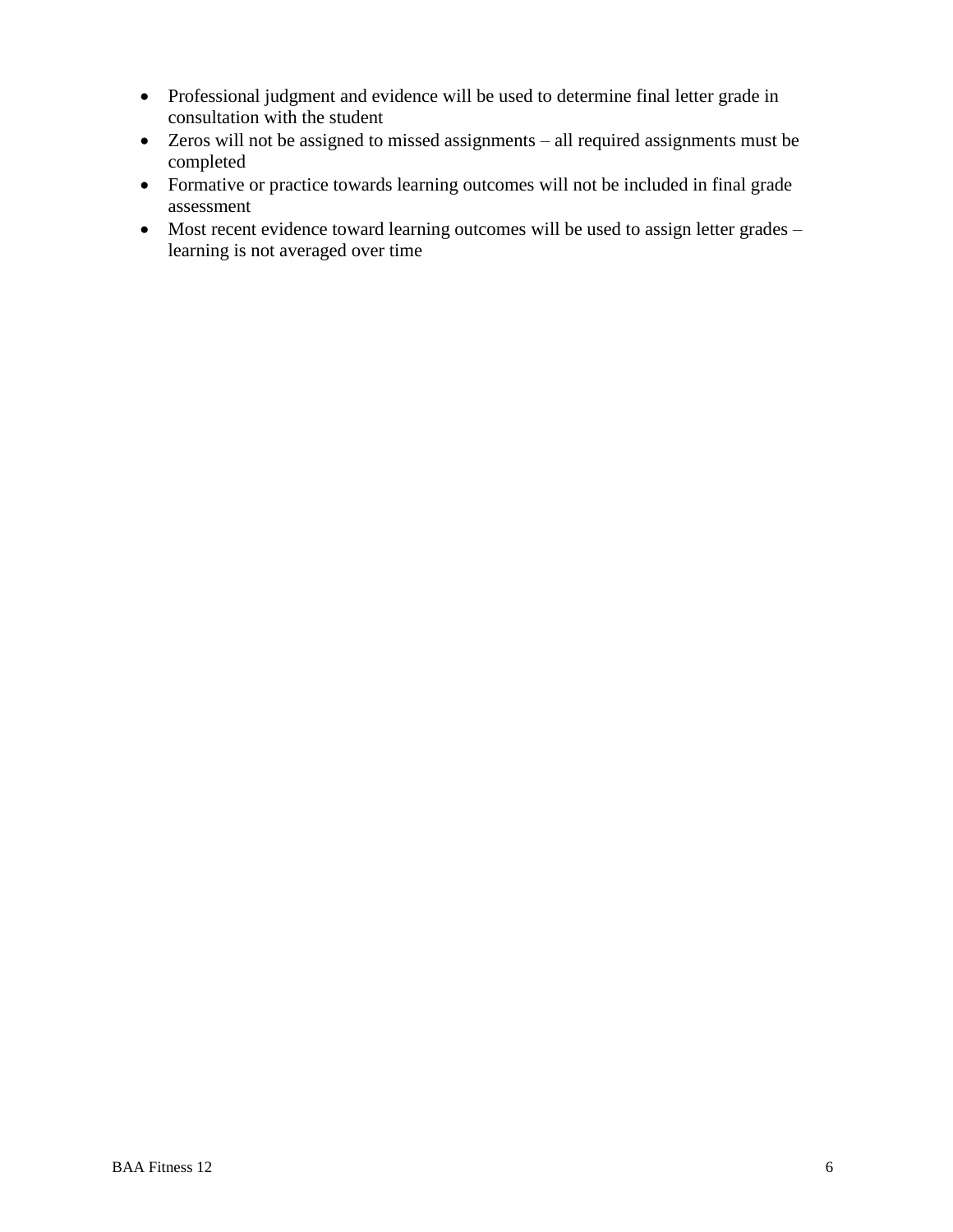### **Learning Resources:**

**Newspapers, health publications, computer resources (CD-Rom), fitness magazines, the internet, health promotion agencies and health professionals.**

### **Other resources:**

**Books**

*CFES Fitness Knowledge Course Manual,* Canadian Fitness Educational Services Ltd. 2001

*Bigger Faster Stronger,* Greg Shepard, EdD, United Graphics, 2004

*CFES introduction to Weight training,* Canadian Fitness Educational Services Ltd. 2000

*The New Fit or Fat,* Covert Bailey, Boston: Houghton Mifflin Company Ltd. 1991

*Optimum sports Nutrition: Your Competitive Edge.* Michael Colgan, New York: Bantam Books, 1995

*Complete Guide to Vitamins Minerals and Supplements,* Tucson: Fisher Books, 1988.

*Ultimate Sports Nutrition: A Scientific Approach to Peak Athletic Performance.*  Chicago: Contemporary Books, 1987

*Fitness and Your Health,* Palo Alto: Bull Publishing Company,1993

*Sport,Exercise and You.* Perry Johnson, Wynn Updyke, Maryellen Stolberg and Donald Stolberg. New York: Holt, Rinehart and Winston, 1975